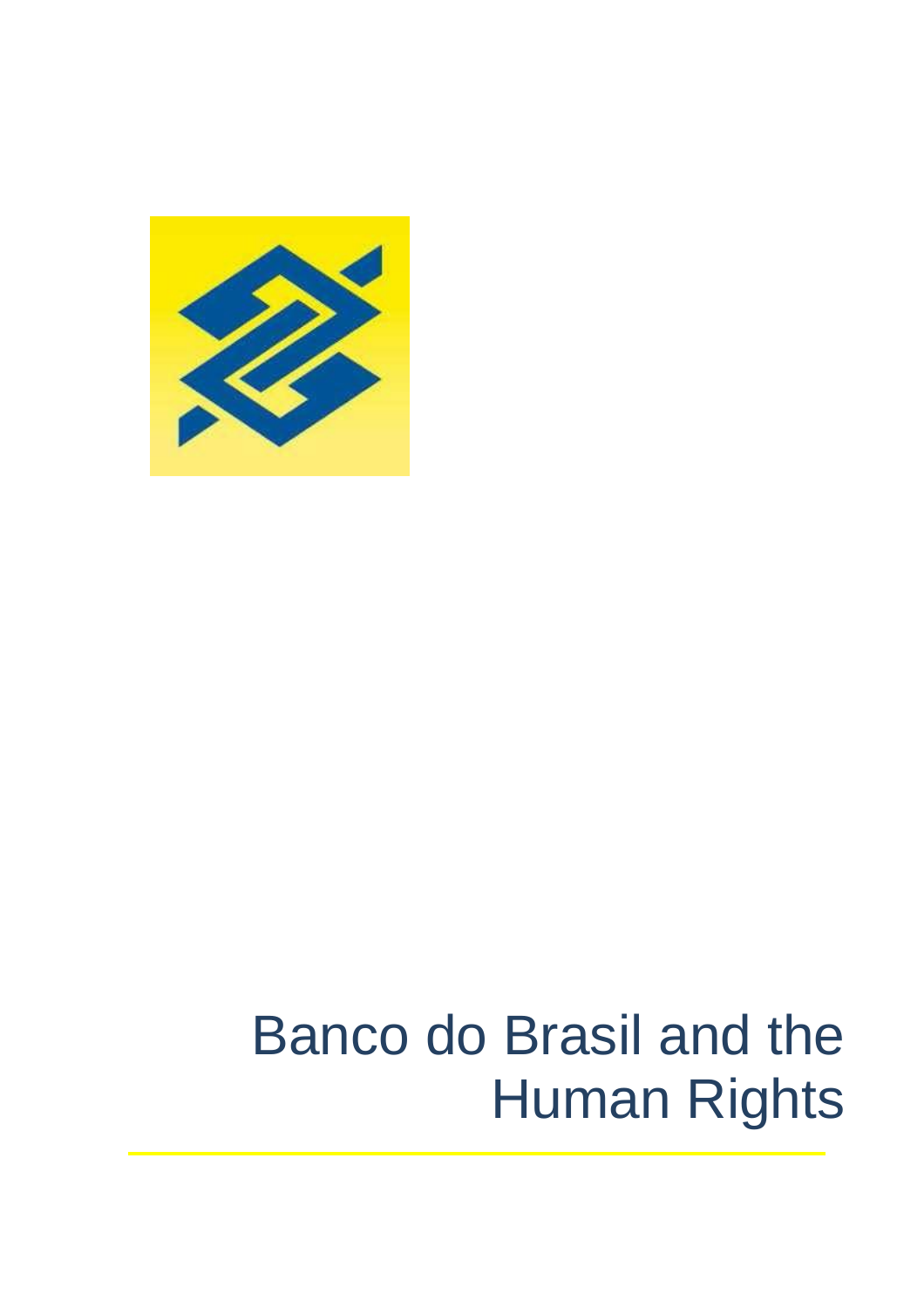

# **Summary**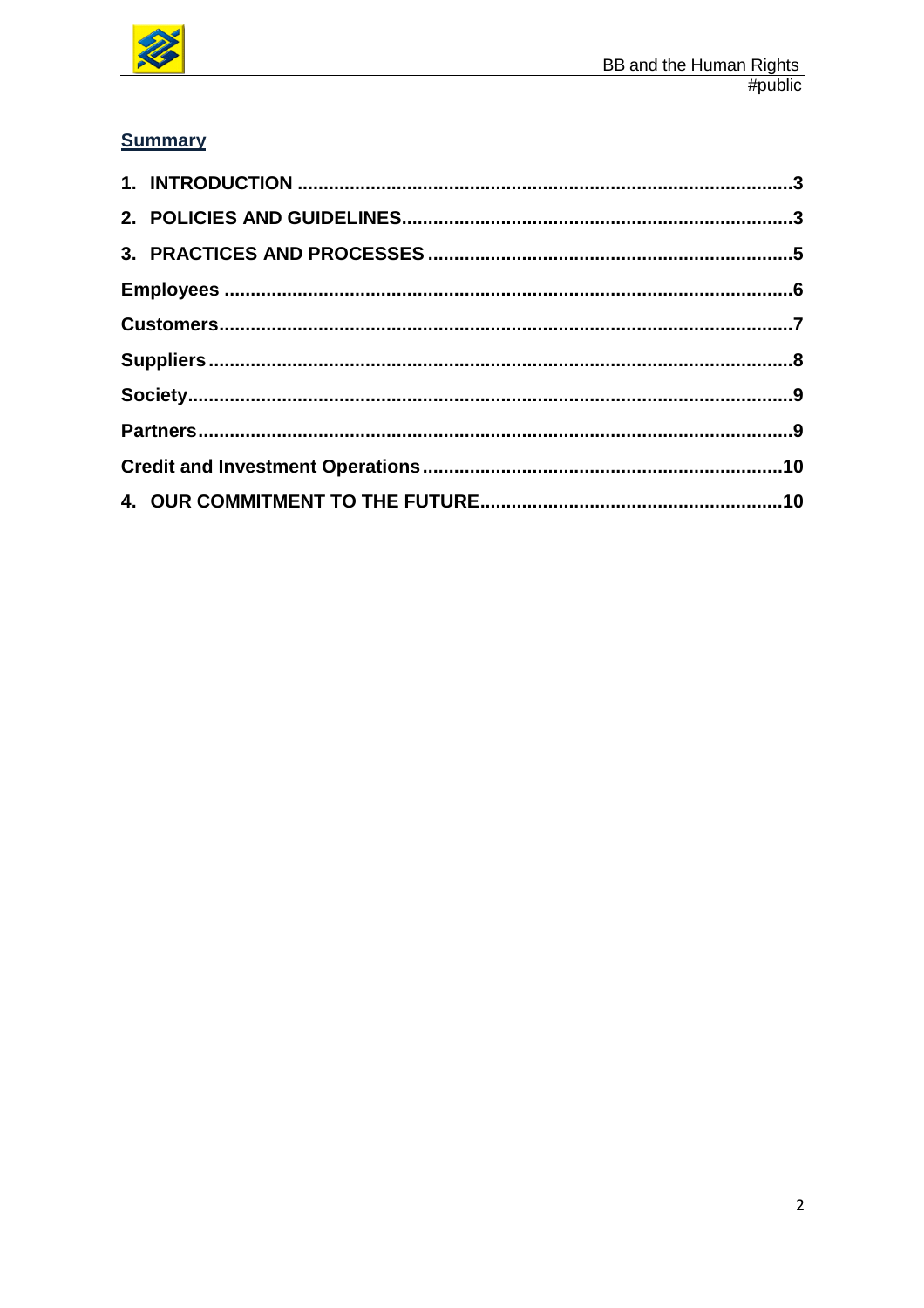

# **1. INTRODUCTION**

Our performance with regard to Human Rights is based on ethically responsible relationships established with our diverse stakeholders, both internally and externally.

This document is aligned to the United Nations Guiding Principles on Business and Human Rights, approved by the Human Rights Council of the United Nations in 2011, and reinforces the compacts and agreements entered into voluntarily by us over the years<sup>1</sup>.

Throughout our structure, from the most basic level of the staff to the most senior executives, we are committed to monitor and mitigate the impacts arising from our activities with respect to Human Rights theme, in accordance with the policies and commitments undertaken, for the purpose of mitigating the risks to which we are exposed with regard to this theme.

We are committed to making an effort to cooperate with the subsidiaries, affiliates, and simple holding companies so that they can define their guidelines based on these instructions, taking into account the specific needs and legal and regulatory aspects to which they are subject.

Our respect for Human Rights is adherent to the best practices of corporate governance and social responsibility. In order to keep this commitment perpetual and strengthen transparency with our stakeholders, we disclose this document that consolidates the guidelines and initiatives related to the theme.

## **2. POLICIES AND GUIDELINES**

Human Rights issues are addressed in our Code of Ethics and Standards of Conduct, and in our general and specific policies, comprising the actions in businesses, processes, and relationships with the various stakeholders. These documents guide our behavior and their guidelines are incorporated into internal processes.

The Code of Ethics presents our commitments and guidelines with regard to the stakeholders. The Standards of Conduct present duties and expected behaviors in the workplace. Among the themes related to Human Rights is the repudiation to criminal acts, such as harassment of any nature, crimes against sexual freedom, frauds and unlawful acts; recognition and respect for diversity; the commitment to the eradication of child and slavery-like labor; and abstention from conducts that characterize prejudice and discrimination.

The Code of Ethics and Standards of Conduct are applied to the Senior

 $\overline{\phantom{a}}$ <sup>1</sup> To learn more about the compacts and agreements undertaken voluntarily by us, please visit our sustainability website at [http://www.bb.com.br/pbb/sustentabilidade/governanca-politicas-e-diretrizes/pactos-e-acordos#/](http://www.bb.com.br/pbb/sustentabilidade/governanca-politicas-e-diretrizes/pactos-e-acordos%23/)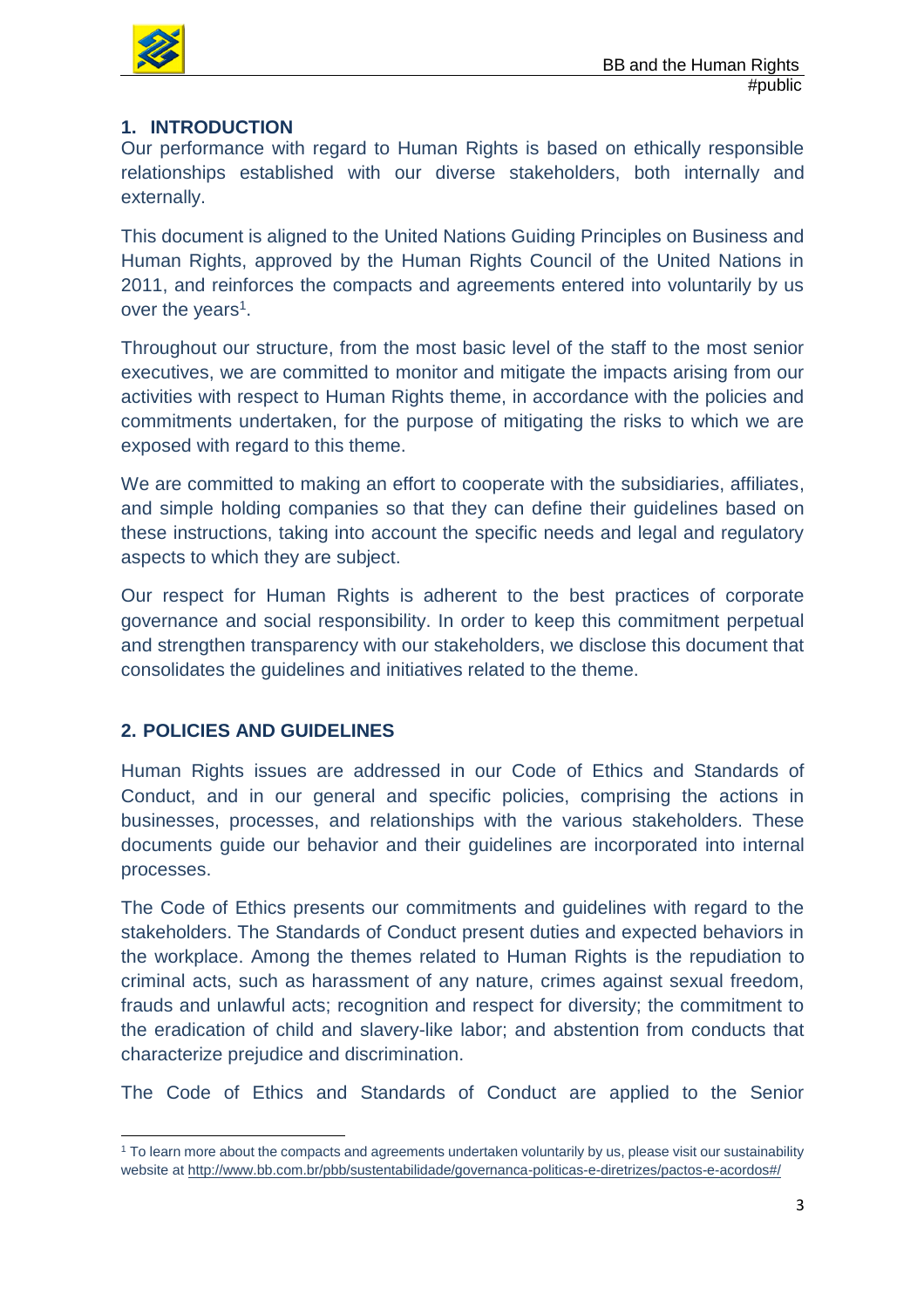

Management, employees in Brazil and abroad, workers (interns, trainees, managers and employees of contracted companies), and those who are working or providing services on behalf of BB or to BB.

The Socioenvironmental Responsibility Policy guides our behavior and established that the performance in socioenvironmental responsibility is based on ethics; on the promotion of human rights and fundamental labor rights; on the universalization of social rights and citizenship; and on the respect and appreciation of diversity and equity in relationships.

On the other hand, the Specific Anti-Money Laundering, Counter-Terrorism Financing and Anti-Corruption Policy guides our behavior with regard to the prevention of acts of corruption, money laundering, financing of terrorism or any other illegal acts.

With regard to customers, our Specific Policy on the Relationship with Customers and Users of Products and Services includes a model of fair relationship with customers and users; the provision of a decent, courteous and fair treatment respecting the interests and rights of consumers; and the guarantee of the confidentiality of banking information, except for the cases provided for by law.

Specifically in the relationship with suppliers, the Policy provides for working with those who, in their scope of influence, support and respect the protection of internationally recognized human rights, ensuring their non-participation in breach of these rights and commit themselves to adopt practices for the preservation and the fight against corruption and any type of tort. And, yet, we expect to give preference to suppliers who develop programs of support for volunteer work in the community.

The Specific Policies on Credit; Investment in Equity Interests; and Relationship with Suppliers address issues related to the respect to Human Rights such as the fight against sexual exploitation of minors; the non-exploitation of child labor or workers held in degrading conditions or similar to slave labor.

In addition to the Policies, we publish Sustainable Credit Guidelines and Socioenvironmental Guidelines for Controversial Issues, which are documents that consolidate business and administrative practices which we have adopted with a view to mitigating the socioenvironmental risk and reducing the impacts of our financing and investments, strengthening relevant socioenvironmental issues and the themes considered strategic for sustainable development.

We established Sustainability Guidelines for the extension of credit 8 (eight) sectors: Agribusiness, Irrigated Agriculture, Civil Construction, Electric Power, Mining, Oil and Gas, Pulp and Paper, Transportation.

Human Rights is one of the 4 (four) strategic themes that permeate these Guidelines and the relevant socioenvironmental issues includes the violation of Human Rights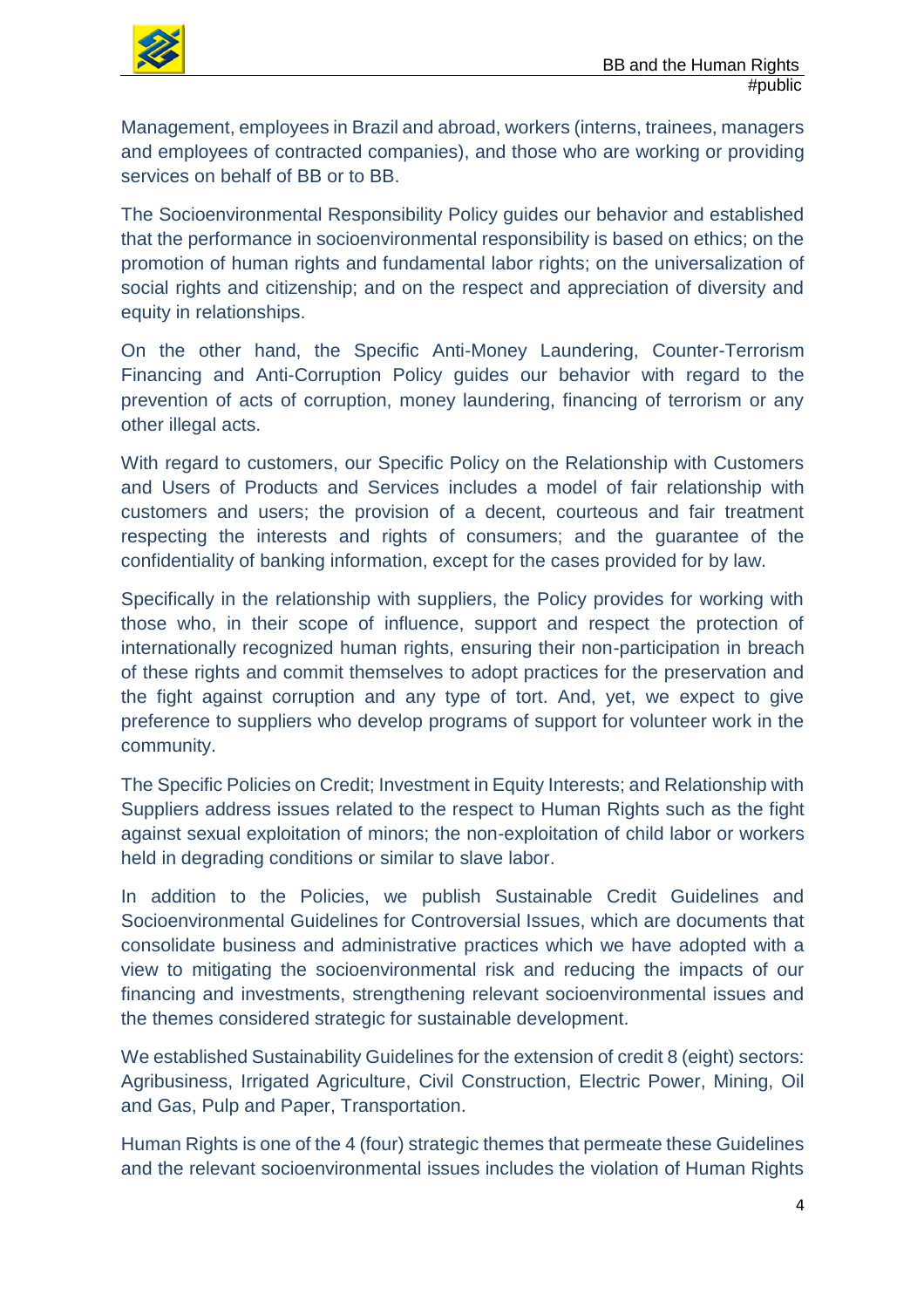

(slavery-like labor, child labor and degrading labor); poverty, hunger, discrimination and corruption; disrespect to the rights of indigenous peoples and traditional communities, minorities, consumers, decent work and basic education; food security and water security.

The Socioenvironmental Guidelines for Controversial Issues are intended to make public our position on controversial issues that have gained notoriety with the society. The document is based on 3 (three) segments of actions: non-fulfilled activities, restricted activities, and alert list. Non-fulfilled activities include projects in which, arguably, sexual exploitation of minors or the exploitation of child labor is performed; and customers who submit workers to degrading forms of work or keep them in slavery-like conditions.

These papers are in compliance with the good international practices and strengthen the fulfillment of public commitments undertaken in line with the principles of socioenvironmental responsibility in our general and specific policies.

# **3. PRACTICES AND PROCESSES**

The Human Rights theme is covered in the socioenvironmental risk management, whose structure includes Boards and Units with defined roles and responsibilities, with the participation of the management bodies and strategic committees.

For the risk management and internal controls, we have adopted a reference model of lines of defense. For this model, the management of the risks incurred by the Bank and controls necessary for their mitigation is based on 3 (three) lines of defense:

- First line of defense: composed of the business processes, business support and corporate functions incurring in the various risks to which the Bank is exposed. The performance in the first line of defense implies identifying and evaluating the risks associated with processes, products or services of the Bank, as well as implementing and executing controls that mitigate those risks;
- Second line of defense: typical functions of risk management, internal controls and compliance, and the processes developed by the security, organization and legal functions, aimed to assist the first line of defense in managing the risks incurred. Although integrated, it acts in a segregated and independent manner; and
- Third line of defense: typical internal audit function, its performance is characterized by full autonomy and independence and with a risk-based approach.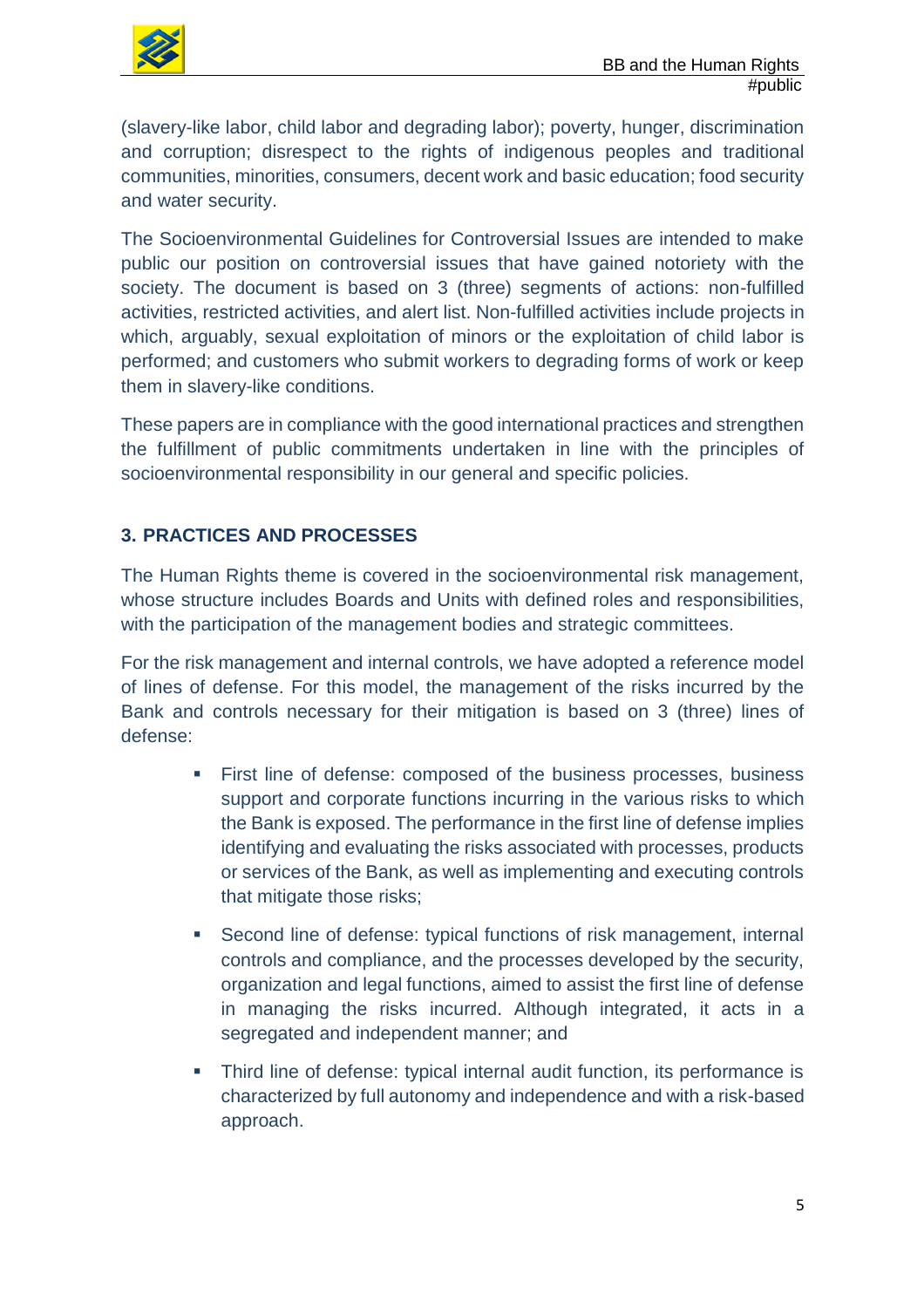

Therefore, based on this reference model of lines of defense, each area of the Organization is responsible for the identification, assessment and mitigation of Human Rights-related issues.

Next, we will present the various processes implemented by our different areas to address this topic in the Organization.

### **Employees**

In our people management, we emphasize our commitment to promoting equality and combating discrimination practices. We seek to include diversity focusing mainly on the attention to the disabled person and the implementation of the actions of the Gender and Race Pro-Equity Program, whose goals are the search for equity in various aspects, which can be achieved by the adoption of actions towards the reduction of gender inequality; elimination of all existing forms of prejudices with respect to sexual preference, race and ethnicity; and adaptation of our reality to the needs of disabled persons.

The impact actions carried out by us since the participation in the program include the following:

- Affirmative gender action in corporate programs of career advancement;
- **Extension of the period of paternity leave by 15 days, upon formal request** of the employee, totaling 20 days of absence; and the possibility of extension by 10 consecutive days for cases of premature birth;
- **Granting of maternity leave and adoption leave of up to 180 days;**
- $\blacksquare$  Inclusion of the diversity theme in several training sessions of UniBB<sup>2</sup>;
- Assessment and monitoring of occupants of management commissions on race/ethnicity and gender approach;
- Recognition of same-sex partners, with the respective extension of the benefits granted.

In respect for diversity in people management, we regulated the use of the Social Name (the name by which transvestites, transsexuals and transgendered people are socially recognized) on badges, business cards, stamps and institutional email.

To reinforce our commitment to strive for racial equality, we have joined the Business Initiative for Equality, a platform that brings together companies committed to inclusion, promotion and enhancement of ethnic and racial diversity.

We were also the first major Brazilian bank to adhere to the Standards of Business Conduct, created by the UN. The Standards are part of the Free & Equal campaign, in line with the Diversity principles, which strengthens the Bank's commitment to

 $\overline{\phantom{a}}$ 

<sup>2</sup> Corporate University of Banco do Brasil.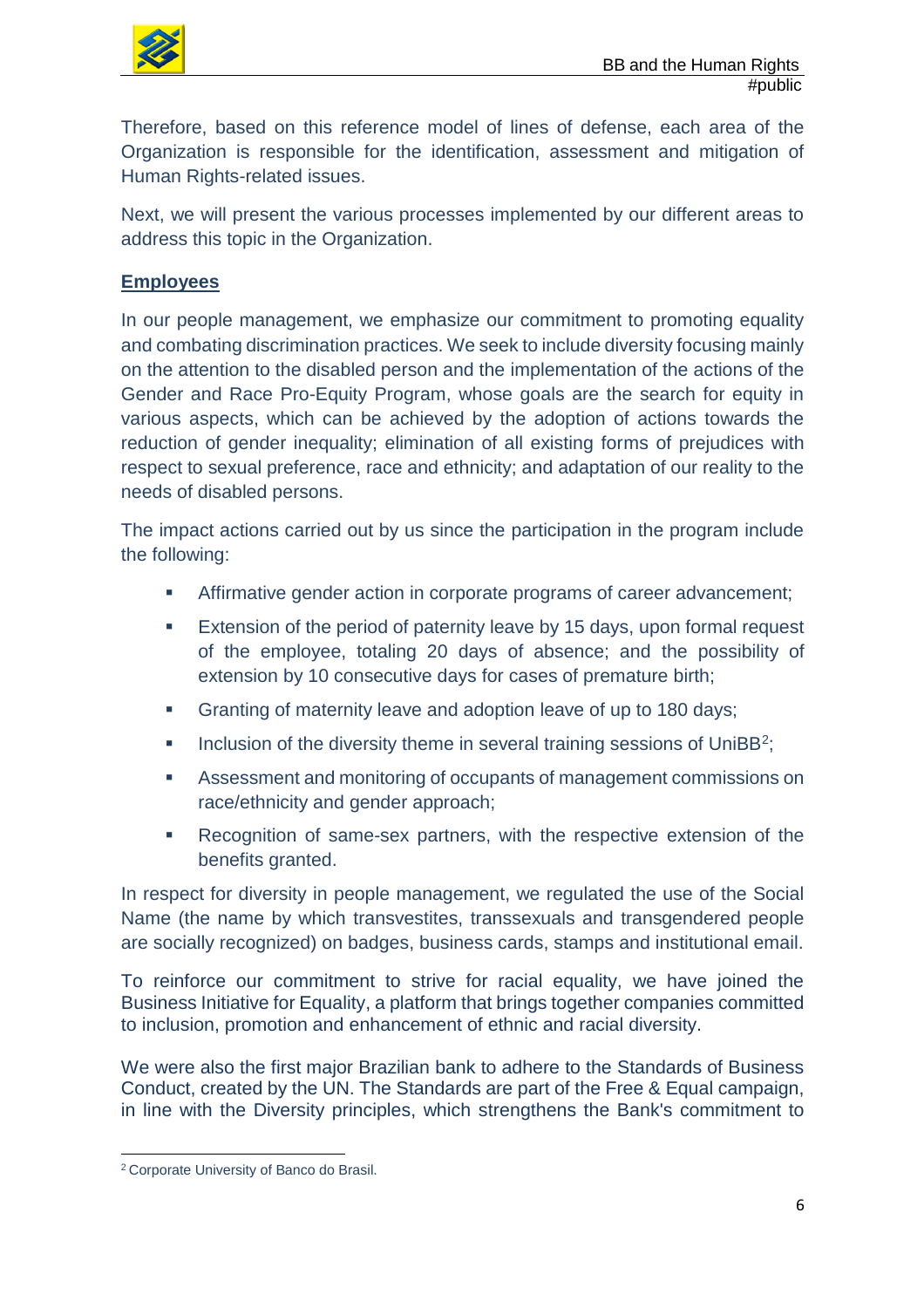

Human Rights and helps demonstrate our support for the LGBTI community (lesbians, gays, bisexuals, transvestites, transgenders, and intersex people) to our customers, employees and shareholders.

In addition, we adjusted the working conditions for employees with disabilities and from the regulation of telecommuting, introduced in the Consolidation of Labor Laws (CLT), we evaluated the expansion of a pilot project of remote and voluntary action, adopting as a premise the prioritization of women, Disabled People (PCD) and people in professional rehabilitation after a sick leave. In the first phase of the pilot project, 98% of those who participated approved the project, which brings gains in quality of life.

We also emphasize our Internal Ombudsman, a direct channel of communication of the employees with the Company, specialized in receiving compliments, suggestions, and complaints about people management and socioenvironmental responsibility processes, in addition to receiving complaints relating to conflicts, ethical misconduct and breach of internal rules. The Internal Ombudsman forwards, every six months, an Executive Summary to the Audit Committee.

The contact with the Ombudsman's Office can be made anonymously or by identifying yourself through various channels: e-mail, phone, letter or in person and the area preserves the secrecy and confidentiality in conducting the demands. Demanding women and transgenders may request the service to be provided exclusively by women whenever a complaint involving evidence of sexual harassment or gender discrimination is registered.

## **Customers**

The main floor of all our facilities has been physically adapted to provide convenience to people with mobility difficulties, visually impaired and wheelchair users. We are also purchasing furniture and other items to provide convenience for people with special needs, such as folding wheelchair, motorized wheelchair, set of waiting chairs for obese people, tactile map support, among others.

We offer, when requested by customers with visual impairment, monitoring of the transactions of their checking account via bank statement prepared in Braille or with Enlarged Characters.

In addition, we have BB Credit Accessibility, a line intended to fund assistive technology goods and services, in order to promote social inclusion and to allow equal opportunities for disabled people.

Regarding migrants, we established initiatives to provide support for banking services and to include refugees in the labor market in 2017. The initial model was defined based on a mutual understanding with institutions that support refugees in Brazil, of which we can highlight: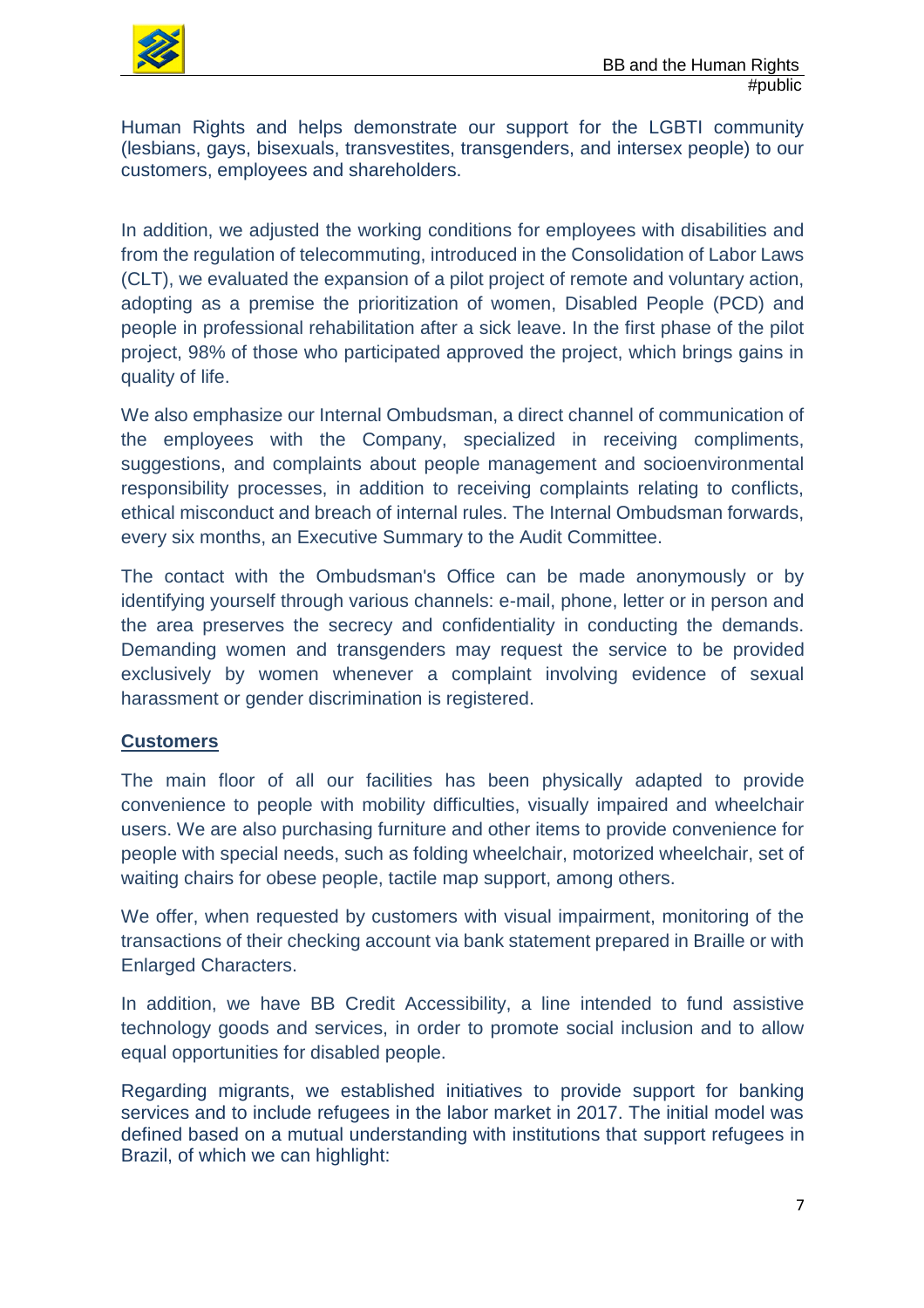

- Customer service and business model selection of branches to provide customer service and define the business and training models. Three agencies in São Paulo were selected to increase their relationships with refugees and to understand their real needs, as well as how to assist them in the process of using banking services and financial education. The project also includes training, courses, and materials, according to demand;
- The "Education and Training for Refugees and Migrants" Project, developed by Cáritas Brasileira, in partnership with Fundação Banco do Brasil (FBB), tries to change the reality of these groups in Brasilia and surrounding towns in the Federal District. The project provides training to refugees and immigrants with courses on the Portuguese language and Brazilian culture, labor laws, solidarity economy, entrepreneurship, and basic computer science.

Our External Ombudsman is responsible for addressing demands of customers and users not resolved by primary service channels of the Organization, in addition to those processed by regulatory bodies, consumer protection entities, among others intervening parties. It acts on behalf of all our facilities, the Postal Bank units and other correspondent banks in the country, subsidiaries, affiliates, managed companies and those that have entered into an agreement for a single component of Ombudsman.

We put at the disposal of the population a phone number for exclusive service to hearing or speech impaired people. The system consists of a TD (telephone for the deaf) equipment connected to computers in the customer service positions that, upon receiving calls from another TD device, establishes communication through text messages, since these equipment pieces have an alphanumeric keyboard. Through this service, the hearing impaired have access to the services of SAC - Customer Service (information, questions, suspension, and cancellation of cards and other products and services) and Ombudsman.

Twice a year, the External Ombudsman prepared a consolidated Activities Report which is forwarded to the Internal Audit, the Audit Committee and the Board of Directors of Banco do Brasil.

#### **Suppliers**

In the relationship with suppliers, we apply the principles set out in the Specific Supplier Relationship Policy and the Code of Ethics.

In order to meet the requirements of socioenvironmental responsibility, we use contractual clauses and statements expressing compliance with labor, social security and tax legislation and that are followed up during the term of the contracts. We check compliance with these obligations prior to suppliers' payments and analyze evidence/complaints on possible violations and non-conformities.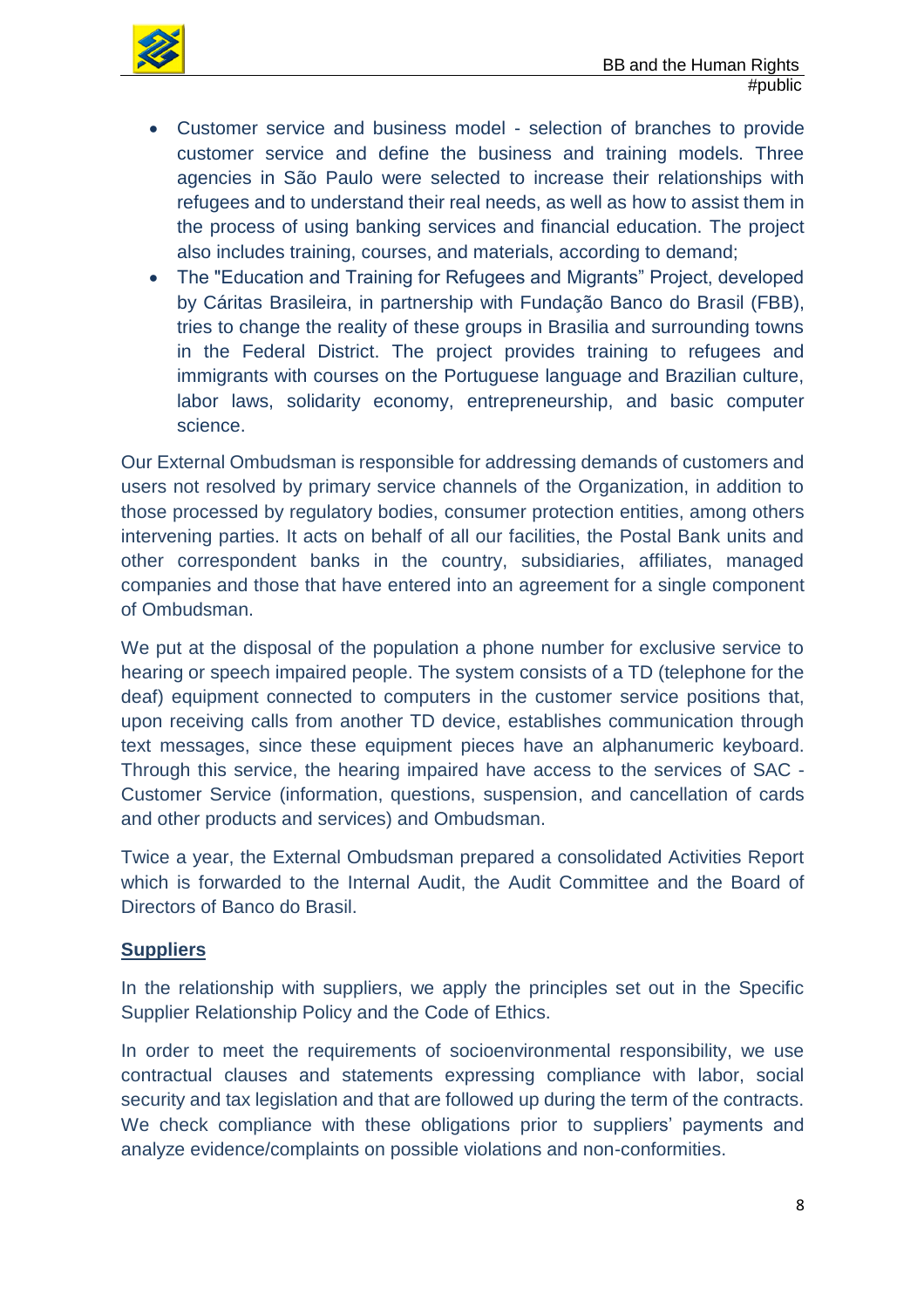

All contracts with our suppliers are evaluated from the perspective of Human Rights, since they undertake, through contractual clauses and statements, to comply with the Universal Declaration of Human Rights, not to employ, directly or indirectly, people under 18 years old in night shift, dangerous or unhealthy labor, people under 16 years old, except as an apprentice and with the guarantee of school attendance, not to employ, directly or indirectly, illegal labor and/or slavery-like labor, not to adopt practices of discrimination to access and maintenance of employment such as gender, origin, race, pregnancy status, among others.

## **Society**

In line with our Corporate Strategy and our Brand Positioning, we defined, in 2017, the challenge of promoting the "Digital Inclusion and Transformation of the Brazilian Society" as a socioenvironmental cause. This new cause is expressed in our concern and our commitment to transforming Brazil through innovation and digital inclusion, promoting the democratization of access to digital media and information technologies. This is how we seek to enable the communities to take advantage of the opportunities and benefits of the information age.

We also recognize that every person has the right to leisure and culture, and, to that end, we promote actions for the society. We have 4 (four) Cultural Centers of Banco do Brasil (CCBB) - in the cities of Brasília (DF), Belo Horizonte (MG), Rio de Janeiro (RJ) and São Paulo (SP) – with a varied schedule of projects, in addition to a structured Educational Program.

With this investment, we offer equipment of culture available to the population, with free or low-cost access, thus contributing to the development of the society.

#### **Partners**

In the relationship with partners we consider socio-environmental impacts in the realization of partnerships, agreements, protocols of intentions and technicalfinancial cooperation with external, private or public entities.

We also establish partnerships that ensure the same values of integrity, ethics, reputability and respect for the community and the environment.

We instruct the Banco do Brasil's joint ventures to define their directives based on BB's ethical principles, so that their representatives can base their behavior on these principles.

The Specific Equity Policy addresses issues related to respect for human rights such as no sexual exploitation of minors; no exploitation of child labor or workers held in degrading conditions or analogous to slave labor.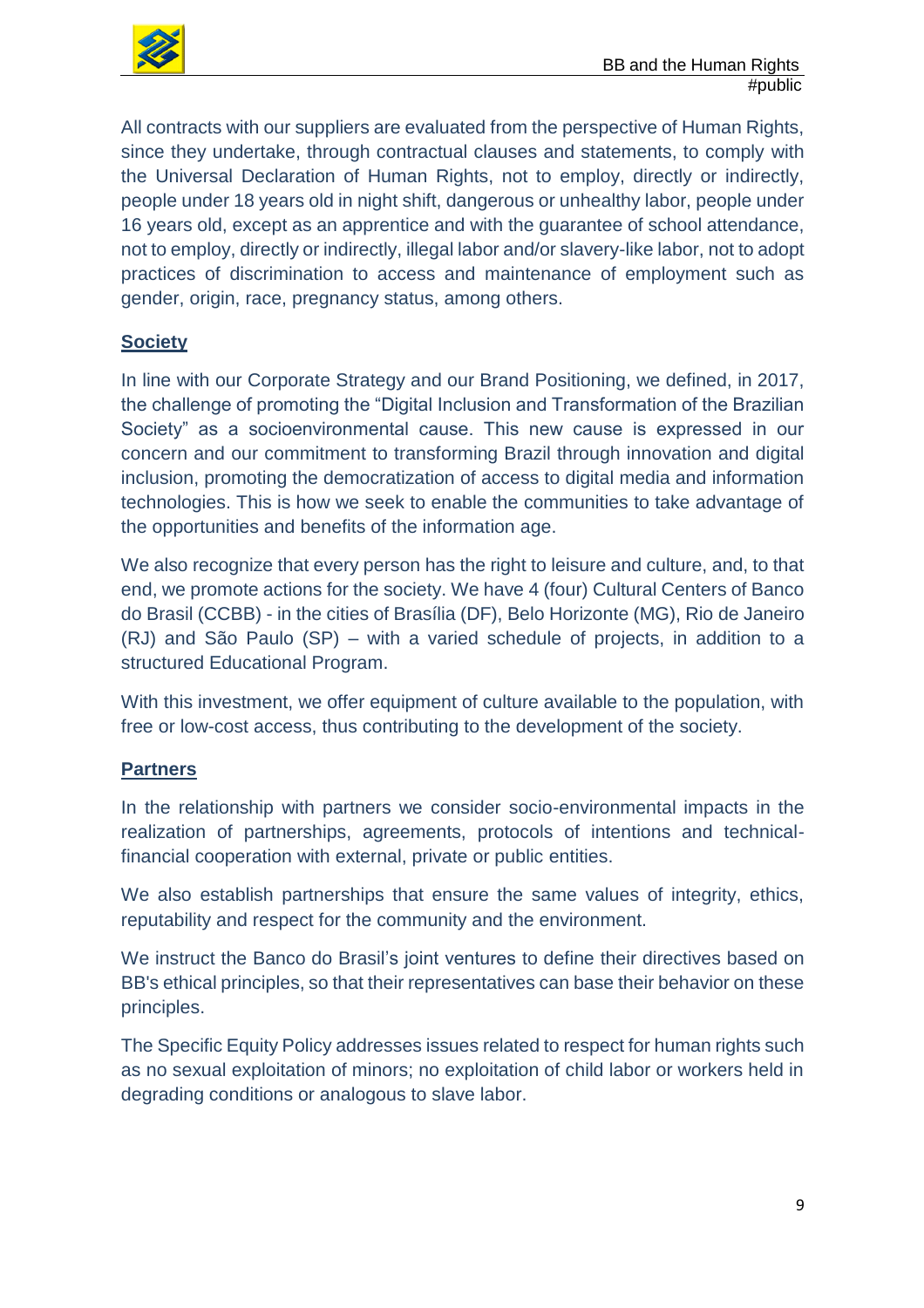

#### **Credit and Investment Operations**

In the formalization of credit operations, we based ourselves on our policies, guidelines and voluntary commitments undertaken. All loan operations are subject to the determinations included in the Specific Credit Policy and are the object of assessment of the potential Human Right issues. The proposals in which practices in violation of such Policy are checked are denied on presentation and do not proceed to the other steps of credit analysis.

All our credit instruments have extraordinary/anticipated maturity clause in cases of non-compliance with the laws and rules relating to Human Rights. The following issues are addressed: discrimination of race or gender; child labor and slavery-like labor; acts characterizing bullying, sexual harassment or criminal advantage of prostitution; respect to traditional people and communities, including indigenous, quilombolas, rubber tappers, riparian, among others.

We check the list of employers who submit workers to slavery-like conditions of the Ministry of Labor and Employment and register an entry in the register of customers included in the list, preventing them from operating loans/financing. If the customer already has operations with the Bank and is included in the list, we have the prerogative to terminate operations in advance.

In addition, as a signatory to the Ecuador Principles, we evaluate large-sized projects of candidates to financing according to a socioenvironmental risk matrix and categorized based on potential socioenvironmental risks and impacts. For situations considered to be of high risk, we may request additional documents with a due diligence<sup>3</sup> specific on Human Rights and social/environmental assessment.

#### **4. OUR COMMITMENT TO THE FUTURE**

Civil society is increasingly attentive to the standards and the performance of the companies with regard to human rights, in view of the dissemination of several cases of violations and disrespect to those standards that have occurred in recent decades.

In this scenario, it is essential that organizations respect human rights and provide a universally recognized approach, with the socioenvironmental impacts of the companies focused on people.

We, in Banco do Brasil, seek, constructively and transparently, to address the

 $\overline{a}$ <sup>3</sup> Due Diligence is a terminology commonly used in the context of corporate acquisitions to refer to the process of seeking information about a company. The analysis includes aspects such as its activity area, the possibilities and prospects for the future of the business and the state of its assets and liabilities.